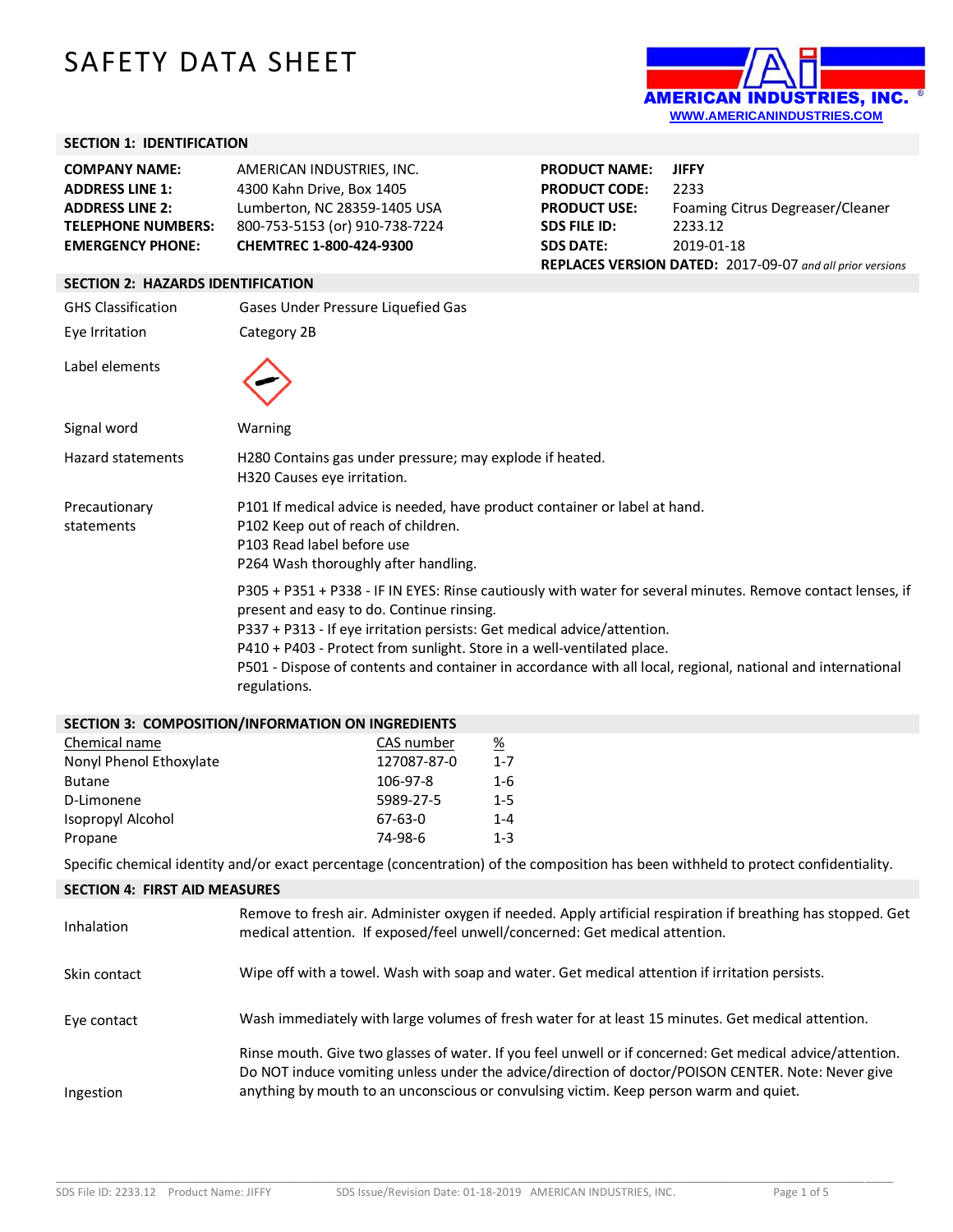| <b>SECTION 5: FIRE-FIGHTING MEASURES</b>      |                                                                                                                                                                                                                                                                                                                                                                                                                    |  |
|-----------------------------------------------|--------------------------------------------------------------------------------------------------------------------------------------------------------------------------------------------------------------------------------------------------------------------------------------------------------------------------------------------------------------------------------------------------------------------|--|
| Suitable extinguishing<br>media               | Dry chemical, foam, carbon dioxide water spray or fog is recommended. Water spray is recommended to<br>cool or protect exposed materials or structures. Carbon dioxide can displace oxygen. Use caution when<br>applying carbon dioxide in confined spaces. Simultaneous use of foam and water on the same surface is<br>to be avoided as water destroys the foam. Sand or earth may be used for small fires only. |  |
| Unsuitable extinguishing<br>media             | None.                                                                                                                                                                                                                                                                                                                                                                                                              |  |
| Fire-fighting procedures                      | Isolate immediate hazard area and keep unauthorized personnel out. Stop spill/release if it can be done<br>safely. Move undamaged containers from immediate hazard area if it can be done safely. Water spray<br>may be useful in minimizing or dispersing vapors and to protect personnel. Dispose of fire debris and<br>contaminated extinguishing water in accordance with official regulations.                |  |
| <b>Special Protective</b><br>Actions          | Wear protective pressure self-contained breathing apparatus (SCBA) and full turnout gear.                                                                                                                                                                                                                                                                                                                          |  |
| <b>SECTION 6: ACCIDENTAL RELEASE MEASURES</b> |                                                                                                                                                                                                                                                                                                                                                                                                                    |  |
| <b>Emergency Procedure</b>                    | Do not touch or walk through spilled material. Isolate hazard area and keep unnecessary people away.<br>Notify authorities if any exposure to the general public or the environment occurs or is likely to occur.<br>Pick up with mop or wet vac. Rinse spill area with water.                                                                                                                                     |  |
| Recommended<br>Equipment                      | Positive pressure, full-face piece self-contained breathing apparatus (SCBA), or positive pressure supplied<br>air respirator with escape SCBA (NIOSH approved).                                                                                                                                                                                                                                                   |  |
| <b>Personal Precautions</b>                   | Avoid breathing vapor. Avoid contact with skin, eye or clothing. Do not touch damaged containers or<br>spilled materials unless wearing appropriate protective clothing.                                                                                                                                                                                                                                           |  |
| Environmental<br>precautions                  | Stop spill/release if it can be done safely. Prevent spilled material from entering sewers, storm drains,<br>other unauthorized drainage systems and natural waterways by using sand, earth, or other appropriate<br>barriers.                                                                                                                                                                                     |  |
| <b>SECTION 7: HANDLING AND STORAGE</b>        |                                                                                                                                                                                                                                                                                                                                                                                                                    |  |
| <b>Precautions for safe</b>                   | Wash hands after use. Do not get in eyes, on skin or on clothing. Do not breathe vapors or mists. Use<br>cood nexcanal busiano prostigas. Enting, dripling and smaling in work areas is probibited. Demoys                                                                                                                                                                                                         |  |

| Precautions for safe<br>handling | Wash hands after use. Do not get in eyes, on skin or on clothing. Do not breathe vapors or mists. Use<br>good personal hygiene practices. Eating, drinking and smoking in work areas is prohibited. Remove<br>contaminated clothing and protective equipment before entering eating areas.                                                                                                                                                                                                                                            |
|----------------------------------|---------------------------------------------------------------------------------------------------------------------------------------------------------------------------------------------------------------------------------------------------------------------------------------------------------------------------------------------------------------------------------------------------------------------------------------------------------------------------------------------------------------------------------------|
| Ventilation<br>Requirements      | Use only with adequate ventilation to control air contaminants to their exposure limits. The use of local<br>ventilation is recommended to control emissions near the source.                                                                                                                                                                                                                                                                                                                                                         |
| Conditions for safe<br>storage   | Keep container(s) tightly closed and properly labeled. Store in cool, dry, well-ventilated areas away from<br>heat, direct sunlight and incompatibilities. Store in approved containers and protect against physical<br>damage. Keep containers securely sealed when not in use. Containers that have been opened must be<br>carefully resealed to prevent leakage. Store at temperatures between 40° F and 100°F (4°C to 38°C). For<br>Industrial and Institutional use only. For use by trained personnel only. Keep from freezing. |

# **SECTION 8: EXPOSURE CONTROLS/PERSONAL PROTECTION**

| Component           | <b>OSHA</b><br><b>TWA</b> | <b>OSHA</b><br><b>TWA</b> | <b>OSHA</b><br><b>Tables</b> | <b>NIOSH</b><br><b>TWA</b> | <b>NIOSH</b><br><b>TWA</b> | <b>NIOSH</b><br><b>STEL</b> | <b>NIOSH</b><br><b>STEL</b> | <b>ACGIH</b><br><b>TWA</b>                                                                                                                                                                                            | <b>ACGIH</b><br><b>STEL</b> |
|---------------------|---------------------------|---------------------------|------------------------------|----------------------------|----------------------------|-----------------------------|-----------------------------|-----------------------------------------------------------------------------------------------------------------------------------------------------------------------------------------------------------------------|-----------------------------|
|                     | (ppm)                     | (mg/m3)                   | Z1,2,3                       | (ppm)                      | (mg/m3)                    | (ppm)                       | (mg/m3)                     | (ppm)                                                                                                                                                                                                                 | (ppm)                       |
| <b>Butane</b>       |                           |                           |                              | 800                        | 1900                       |                             |                             | 1000                                                                                                                                                                                                                  |                             |
| Isopropyl Alcohol   | 400                       | 980                       | 1                            | 400                        | 980                        | 500                         | 1225                        | 200                                                                                                                                                                                                                   | 400                         |
| Propane             | 1000                      | 1800                      | 1                            | 1000                       | 1800                       |                             |                             | See Appendix F:<br>Minimal<br>Oxygen Content                                                                                                                                                                          |                             |
| Eye/Face protection | face shield.              |                           |                              |                            |                            |                             |                             | Wear eye protection with side shields or goggles. Wear indirect-vent, impact and splash resistant goggles<br>when working with liquids. If additional protection is needed for entire face, use in combination with a |                             |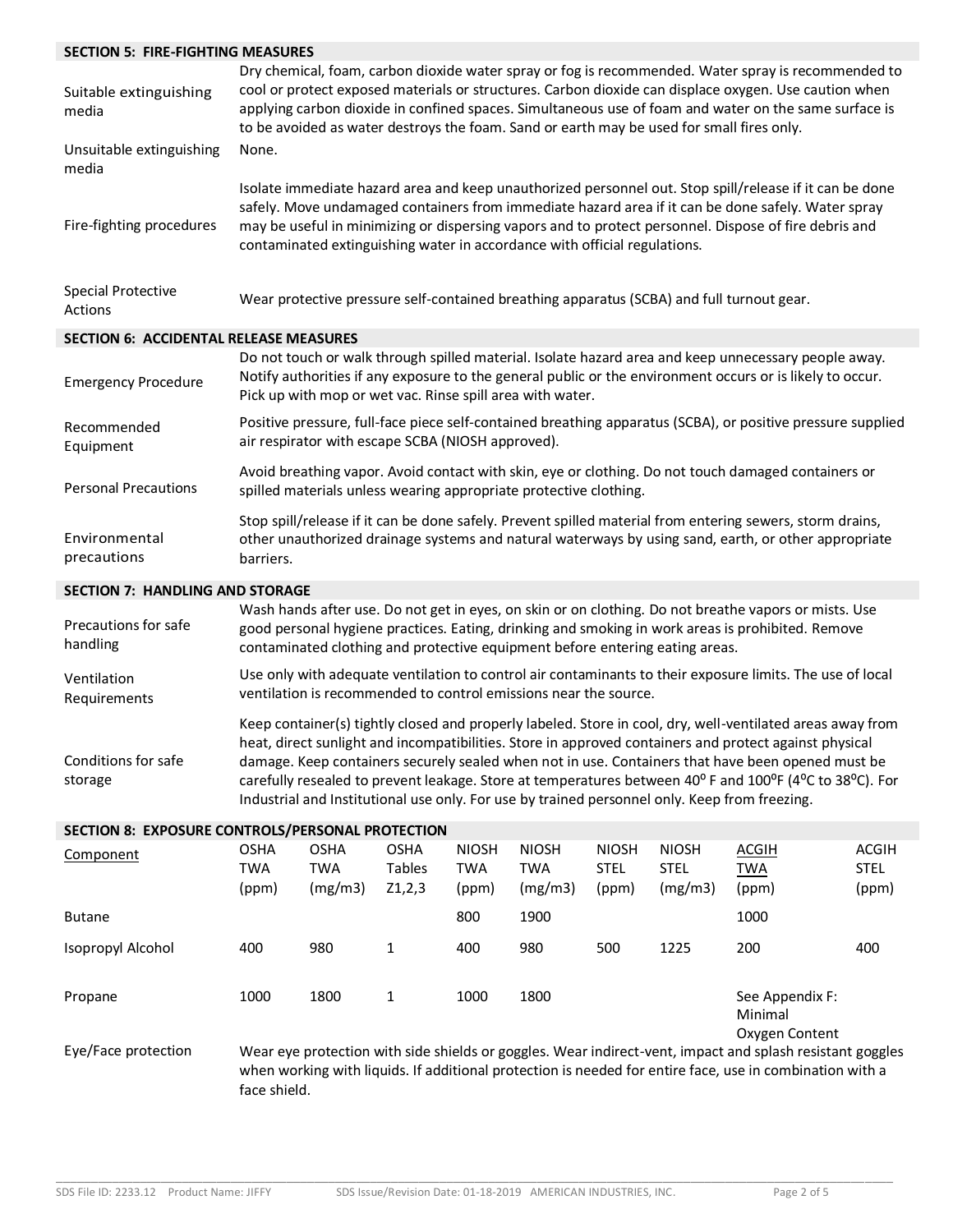| Skin protection                     | Use of gloves approved to relevant standards made from the following materials may provide suitable<br>chemical protection: PVC, neoprene or nitrile rubber gloves. Suitability and durability of a glove is<br>dependent on usage, e.g. frequency and duration of contact, chemical resistance of glove material, glove<br>thickness, dexterity. Always seek advice from glove suppliers. Contaminated gloves should be replaced.<br>Use of an apron and over- boots of chemically impervious materials such as neoprene or nitrile rubber is<br>recommended to avoid skin sensitization. The type of protective equipment must be selected according<br>to the concentration and amount of the dangerous substance at the specific workplace. Launder soiled<br>clothes or properly disposed of contaminated material, which cannot be decontaminated. |
|-------------------------------------|----------------------------------------------------------------------------------------------------------------------------------------------------------------------------------------------------------------------------------------------------------------------------------------------------------------------------------------------------------------------------------------------------------------------------------------------------------------------------------------------------------------------------------------------------------------------------------------------------------------------------------------------------------------------------------------------------------------------------------------------------------------------------------------------------------------------------------------------------------|
| Respiratory protection              | If engineering controls do not maintain airborne concentrations to a level which is adequate to protect<br>worker, a respiratory protection program that meets or is equivalent to OSHA 29 CFR 1910.134 and ANSI<br>Z88.2 should be followed. Check with respiratory protective equipment suppliers. Where air-filtering<br>respirators are suitable, select an appropriate combination of mask and filter.                                                                                                                                                                                                                                                                                                                                                                                                                                              |
| Appropriate Engineering<br>Controls | Provide exhaust ventilation or other engineering controls to keep the airborne concentrations of vapors<br>below their respective threshold limit value.                                                                                                                                                                                                                                                                                                                                                                                                                                                                                                                                                                                                                                                                                                 |

| Appearance                                  | Aerosol product                                                                                         |
|---------------------------------------------|---------------------------------------------------------------------------------------------------------|
| Odor Threshold                              | N/A                                                                                                     |
| <b>Odor Description</b>                     | Orange                                                                                                  |
| Flammability                                | N/A                                                                                                     |
| Flash point                                 | N.A.                                                                                                    |
| Density                                     | Not determined                                                                                          |
| Density VOC                                 | Not determined                                                                                          |
| % VOC                                       | 7.9%                                                                                                    |
| Viscosity                                   | N/A                                                                                                     |
| Lower Explosion Level                       | N/A                                                                                                     |
| <b>Upper Explosion Level</b>                | N/A                                                                                                     |
| Melting point/boiling point                 | N/A                                                                                                     |
| Freezing point                              | N/A                                                                                                     |
| рH                                          | N/A                                                                                                     |
| Solubility in water                         | N/A                                                                                                     |
| Vapor density                               | N/A                                                                                                     |
| Vapor pressure                              | N/A                                                                                                     |
| Decomposition Pt                            | N/A                                                                                                     |
| Auto Ignition Temp                          | N/A                                                                                                     |
| <b>Evaporation Rate</b>                     | N/A                                                                                                     |
| VOC Composite Partial Pressure              | N/A                                                                                                     |
| <b>SECTION 10: STABILITY AND REACTIVITY</b> |                                                                                                         |
| Chemical stability                          | Stable                                                                                                  |
| Possibility of hazardous reactions          | Will not occur.                                                                                         |
| Conditions to avoid                         | None                                                                                                    |
| Hazardous decomposition products            | None known.                                                                                             |
| Incompatible materials                      | None known.                                                                                             |
| SECTION 11: TOXICOLOGICAL INFORMATION       |                                                                                                         |
| <b>Acute Toxicity</b>                       | No data available.                                                                                      |
| Serious Eye Damage/irritation               | Concentrate is an eye irritant and may cause irritation, redness, or tearing. Causes eye<br>irritation. |
| <b>Aspiration Hazard</b>                    | No data available.                                                                                      |
| Carcinogenicity                             | No data available.                                                                                      |
| <b>Germ Cell Mutagenicity</b>               | No data available.                                                                                      |

# **SECTION 9: PHYSICAL AND CHEMICAL PROPERTIES**

\_\_\_\_\_\_\_\_\_\_\_\_\_\_\_\_\_\_\_\_\_\_\_\_\_\_\_\_\_\_\_\_\_\_\_\_\_\_\_\_\_\_\_\_\_\_\_\_\_\_\_\_\_\_\_\_\_\_\_\_\_\_\_\_\_\_\_\_\_\_\_\_\_\_\_\_\_\_\_\_\_\_\_\_\_\_\_\_\_\_\_\_\_\_\_\_\_\_\_\_\_\_\_\_\_\_\_\_\_\_\_\_\_\_\_\_\_\_\_\_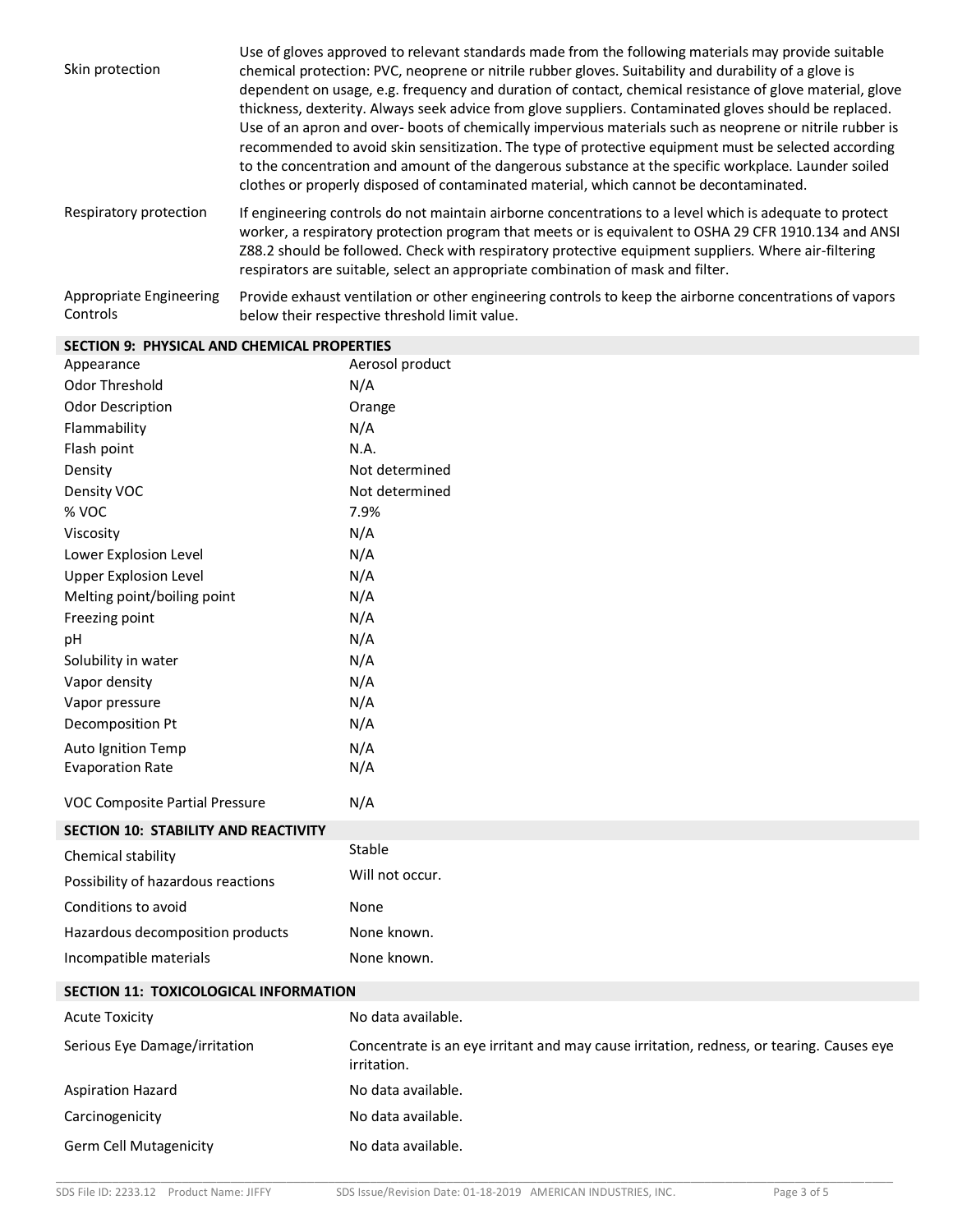| <b>Reproductive Toxicity</b>                                 | No data available.                                                                                                                                                                                                                                                                                                                                                                                                                                                                                                                                                                                                 |
|--------------------------------------------------------------|--------------------------------------------------------------------------------------------------------------------------------------------------------------------------------------------------------------------------------------------------------------------------------------------------------------------------------------------------------------------------------------------------------------------------------------------------------------------------------------------------------------------------------------------------------------------------------------------------------------------|
| Respiratory or Skin Sensitization                            | No data available.                                                                                                                                                                                                                                                                                                                                                                                                                                                                                                                                                                                                 |
| Skin Corrosion/Irritation                                    | No data available.                                                                                                                                                                                                                                                                                                                                                                                                                                                                                                                                                                                                 |
| Specific target organ toxicity-Single &<br>Repeated Exposure | No data available.<br>Isopropyl Alcohol (67-63-0)<br>LC50 (rat): 17000 ppm (4-hour exposure); cited as 12000 ppm (8-hour exposure) (18)<br>LD50 (oral, male rat): 4710 mg/kg (cited as 6.0 mL/kg) (19)<br>LD50 (oral, mouse): 3600 mg/kg (20, unconfirmed)<br>LD50 (dermal, rabbit): 12870 mg/kg (cited as 16.4 mL/kg) (14)                                                                                                                                                                                                                                                                                        |
|                                                              | BUTANE (106-97-8)<br>LC50 (mouse): 202000 ppm (481000 mg/m3) (4-hour exposure); cited as 680 mg/L<br>(2-hour exposure) (9)<br>LC50 (rat): 276000 ppm (658000 mg/m3) (4-hour exposure); cited as 658 mg/L<br>(4- hour exposure) (9)                                                                                                                                                                                                                                                                                                                                                                                 |
| Potential Health Effects-Miscellaneous                       | Isopropyl Alcohol (67-63-0)<br>The following medical conditions may be aggravated by exposure: dermatitis,<br>respiratory disease. Developmental toxicity was seen in rat's offspring at doses that<br>were maternally toxic. Contact will cause moderate to severe redness and swelling,<br>itching, tingling sensation, painful burning. May cause injury to the cornea of the eyes.<br>Prolonged or repeated exposure may cause damage to any of the following<br>organs/systems: liver. Ingestion studies on laboratory animals showed that very high<br>oral doses caused increased liver and kidney weights. |
| <b>SECTION 12: ECOLOGICAL INFORMATION</b>                    |                                                                                                                                                                                                                                                                                                                                                                                                                                                                                                                                                                                                                    |
| Toxicity                                                     | No data available.                                                                                                                                                                                                                                                                                                                                                                                                                                                                                                                                                                                                 |
| Persistence and degradability                                | No data available.                                                                                                                                                                                                                                                                                                                                                                                                                                                                                                                                                                                                 |
| Bio-accumulative potential                                   | No data available.                                                                                                                                                                                                                                                                                                                                                                                                                                                                                                                                                                                                 |

Mobility in soil and Mobility in soil

Other adverse effects No data available.

# **SECTION 13: DISPOSAL CONSIDERATIONS**

Disposal instructions Under RCRA, it is the responsibility of the user of the product, to determine at the time of disposal whether the product meets RCRA criteria for hazardous waste. Waste management should be in full compliance with federal, state, and local laws. Empty containers retain product residue which may exhibit hazards of material, therefore do not pressurize, cut, glaze, weld or use for any other purposes. Return drums to reclamation centers for proper cleaning and reuse.

# **SECTION 14: TRANSPORT INFORMATION**

DOT Consumer Commodity, ORM-D

This product meets the exception requirements of section 173.306 as a limited quantity and may be shipped as a limited quantity. Until 12/31/2020, the "Consumer Commodity - ORM-D" marking may still be used in place of the new limited quantity diamond mark for packages of UN 1950 Aerosols. Limited quantities require the limited quantity diamond mark on cartons after 12/31/20 and may be used now in place of the "Consumer Commodity ORM-D" marking and both may be displayed concurrently.